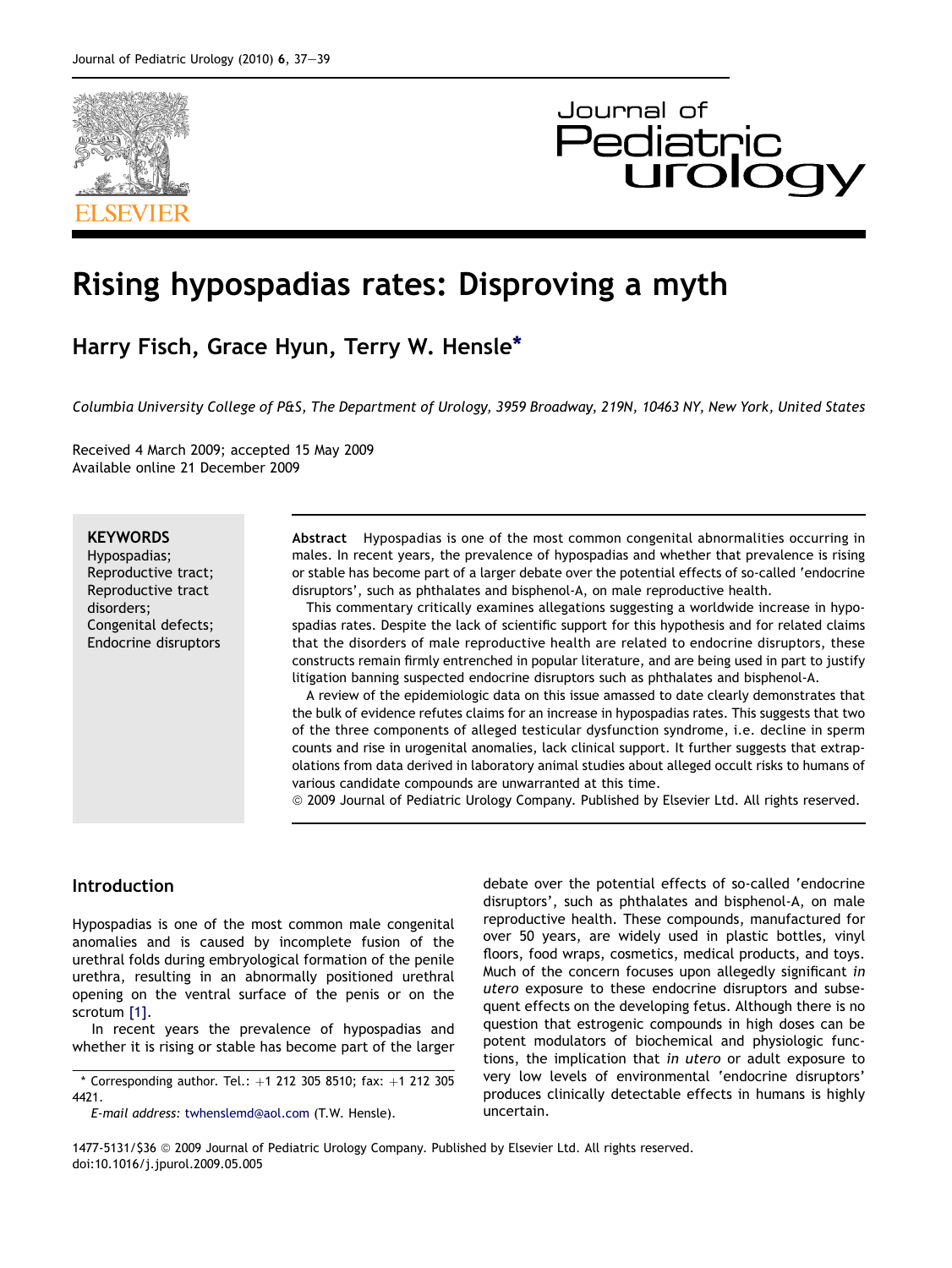Some animal studies have demonstrated the increased risks of urogenital anomalies, including hypospadias, in the presence of relatively high levels of certain compounds delivered under laboratory conditions. Considerable controversy exists, however, over claims that similar types of anomalies can be produced by the far lower levels of these compounds that result from casual exposure to various plastics in the environment. Nonetheless, legislatures across the United States are now considering legislation to ban certain compounds because of their alleged 'endocrine disruptor' effects.

In support of the hypothesis that phthalates and other alleged endocrine disruptors are potentially harmful, advocates have pointed to the presence of 'testicular dysgenesis syndrome', which describes a triad of male reproductive abnormalities: declines in sperm counts, increase in testicular cancer and a rise in urogenital abnormalities, the most prominent of which is hypospadias. A recent review of the published epidemiologic data regarding human sperm counts found no evidence for a global decline, but did conclude a geographical variation [\[2\].](#page-2-0) This paper critically examines the evidence for the alleged rise in hypospadias rates.

#### Early studies

From 1975 to 1997, 11 papers reported some degree of rise in the rate of hypospadias from birth years ranging from 1964 to 1995 [\[3\]](#page-2-0). Analysis of these papers shows, however, that the increases that have been cited in support of the endocrine disruption hypothesis were primarily reported in the 1960s and 1970s and derive from a small number of countries in North America and Europe. The one early paper that showed the most dramatic rise in hypospadias rates used data that were collected in a manner now judged to be scientifically inadequate. In 1997, Paulozzi et al., used data from the Birth Defects Monitoring Program (BDMP), a nationwide surveillance program established by the Centers for Disease Control, and reported that the incidence of hypospadias in the United States had doubled from 1970 to 1993 [\[4\]](#page-2-0). But the BDMP, which no longer exists, collected data that were neither a random sample of United States births nor representative of a geographically well defined population [\[5\],](#page-2-0) which makes extrapolation to the rest of the country invalid.

As will be explained in more detail below, data from roughly 1985 to the present show no rise, or an actual decline. More significant, however, there are a number of methodological and epidemiological factors that could plausibly explain the 'rises' observed in the early studies.

For example, it is possible that the definition of hypospadias has evolved to include more minor degrees of deviation from the normal position of the urethral opening on the tip of the penis. No anatomical marker defines when normal variation stops and first-degree hypospadias begins. Since minor deviations are much more common than more proximal meatal positions, a subtle change in the case definition could have produced a large change in overall rates. Supporting this possibility are studies from California and northeast Italy that show no increase in the rate of severe hypospadias, and a Finnish study that showed a decline in more serious degrees of hypospadias [\[3\].](#page-2-0)

Another possible explanation for the observed rise in the prevalence of hypospadias in early studies is a gradual improvement over time in the detection and documentation of the disorder by physicians.

A more accurate system for collecting data on hypospadias was inaugurated with the Birth Defects Prevention Act of 1998, which authorized the collection and analysis of birth defects information on a national basis. Implemented as part of this Act were increased appropriations to improve state surveillance systems throughout the United States, with the intent of obtaining a more accurate assessment of the incidence of congenital malformations.

#### New studies find no rise

In the wake of the Birth Defects Prevention Act of 1998, many states created registries of congenital malformations, and other states improved existing registry programs. At present, published data are available from New York, California, and Washington State.

A retrospective review of data from the New York State Congenital Malformations Registry from 1983 to 2005 showed a decrease in the rate of hypospadias, from a prevalence of 36.34 per 10,000 live births in 1983 to a rate of 34.9  $\pm$  0.36  $\,$ per 10,000 live births in the period  $1992-2005$  [\[6\]](#page-2-0).

Similarly, an analysis of data from the California registry (March of Dimes Birth Defects Foundation/California Birth Defects Monitoring Program), from 1984 to 1997 determined that hypospadias prevalence had not increased during the 13-year study period [\[7\].](#page-2-0) Data from Washington State on the prevalence of hypospadias show that the birth prevalence in 2002 (5.0 cases per 1000 male births) was not significantly different from that in 1987 [\[8\]](#page-2-0).

Data from other countries are consistent with the newer US data. For example, a linked register of congenital urogenital anomalies in Scotland documented that, from 1988 to 1997, the birth prevalence of urogenital anomalies remained unchanged [\[9\].](#page-2-0) And a review of data from 29 registries that monitor a total of 4 million births per year around the world revealed plausible increases in hypospadias rates in only two registries (Scandinavia and Japan); these data, like the early data from the US, only showed a rise during the 1970s and 80s, with a leveling of the trend since [\[3\].](#page-2-0) In Europe, Dolk et al. studied the prevalence of hypospadias from 1980 to 1999 in 20 regions of Europe, with European Surveillance of Congenital Anomalies populationbased congenital anomaly registers, as well as data from the England and Wales National Congenital Anomaly System. Their results did not suggest a rising trend of hypospadias prevalence in Europe [\[10\]](#page-2-0).

#### Conclusion

This article critically examines allegations of a worldwide increase in hypospadias rates. Despite the lack of scientific support for this hypothesis and for related claims that disorders in male reproductive health are related to 'endocrine disruptors', these constructs remain firmly entrenched in the popular literature and are being used, in